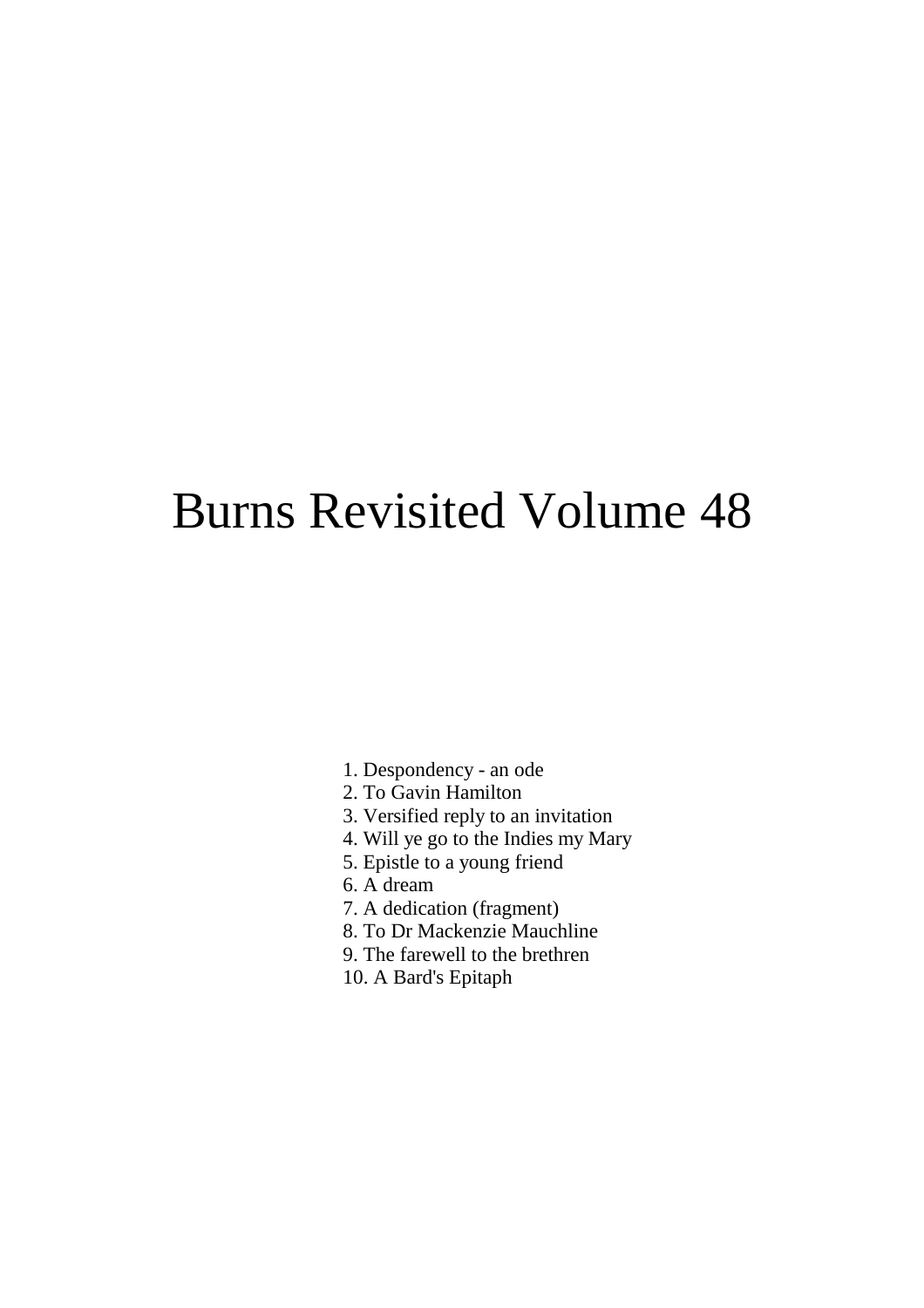# Despondency - An Ode



*Note Final verse finish on F#*

### **Verse 2**

Happy ye sons of busy life Who equal to the bustling strife No other view regard Ev'n when the wished end's denied Yet while the busy means are plied They bring their own reward Whilst I a hope abandon'd wight Unfitted with an aim Meet ev'ry sad returning night And joyless morn the same You bustling and justling Forget each grief and pain I listless yet restless Find ev'ry prospect vain

# **Verse 3**

How blest the solitary's lot Who all forgetting all forgot Within his humble cell The cavern wild with tangling roots Sits o'er his newly gather'd fruits Beside his crystal well Or haply to his ev'ning thought By unfrequented stream The ways of men are distant brought A faint collected dream While praising and raising His thoughts to heav'n on high As wand'ring meand'ring He views the solemn sky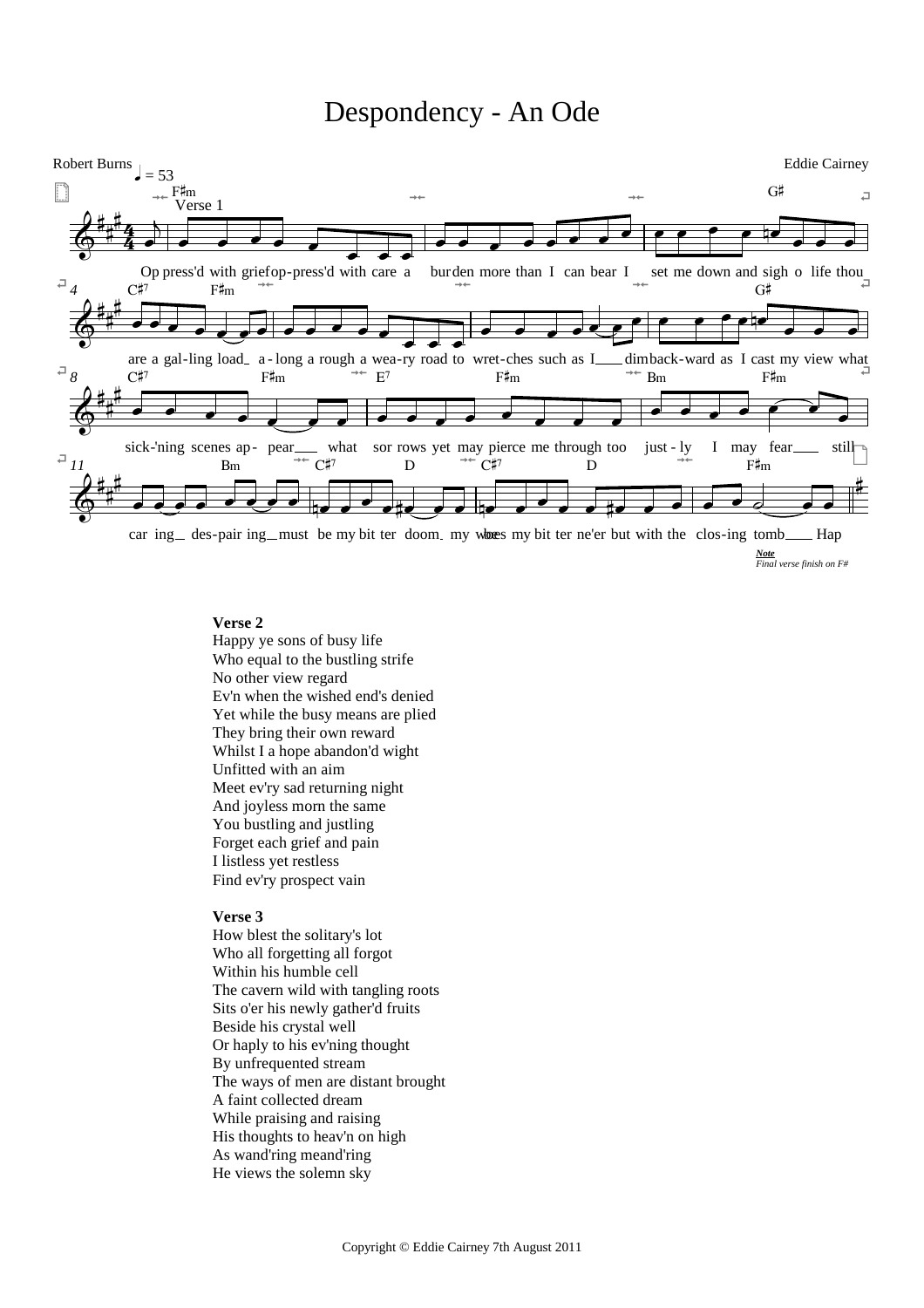# To Gavin Hamilton



### **Verse 2**

Altho' I say't he's gleg enough An' 'bout a house that's rude an' rough The boy might learn to swear But then wi' you he'll be sae taught An' get sic fair example straught I hae na ony fear Ye'll catechise him every quirk An' shore him weel wi' hell An' gar him follow to the kirk Aye when ye gang yoursel If ye then maun be then Frae hame this comin' Friday Then please sir to lea'e sir The orders wi' your lady

### **Verse 3**

My word of honour I hae gi'en In Paisley John's that night at e'en To meet the warld's worm To try to get the twa to gree An' name the airles an' the fee In legal mode an' form I ken he weel a snick can draw When simple bodies let him An' if a Devil be at a' In faith he's sure to get him To phrase you and praise you Ye ken your Laureat scorns The pray'r still you share still Of grateful Minstrel Burns

Copyright © Eddie Cairney 15th August 2011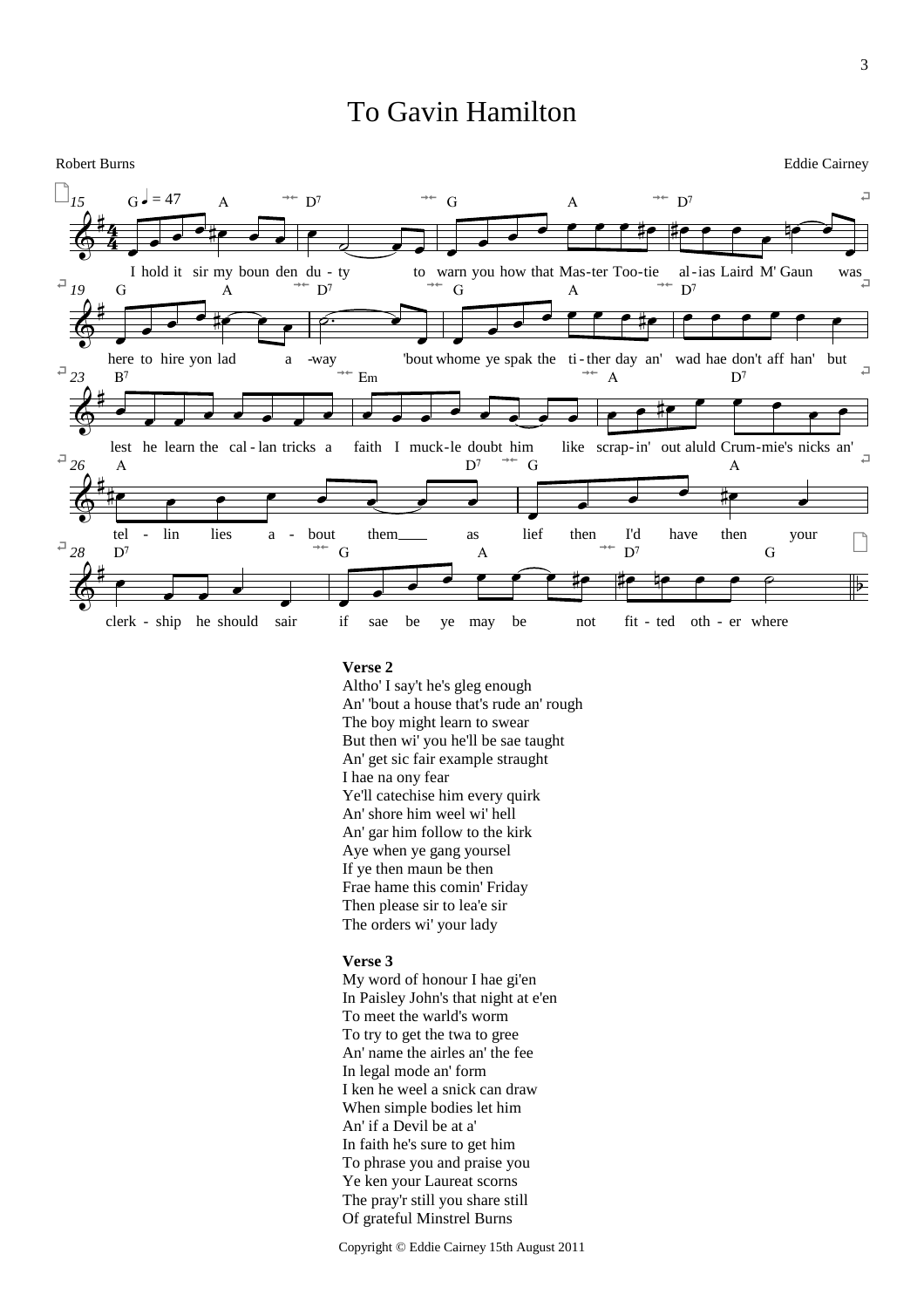# Versified reply to an invitation

Robert Burns

**Eddie Cairney** 

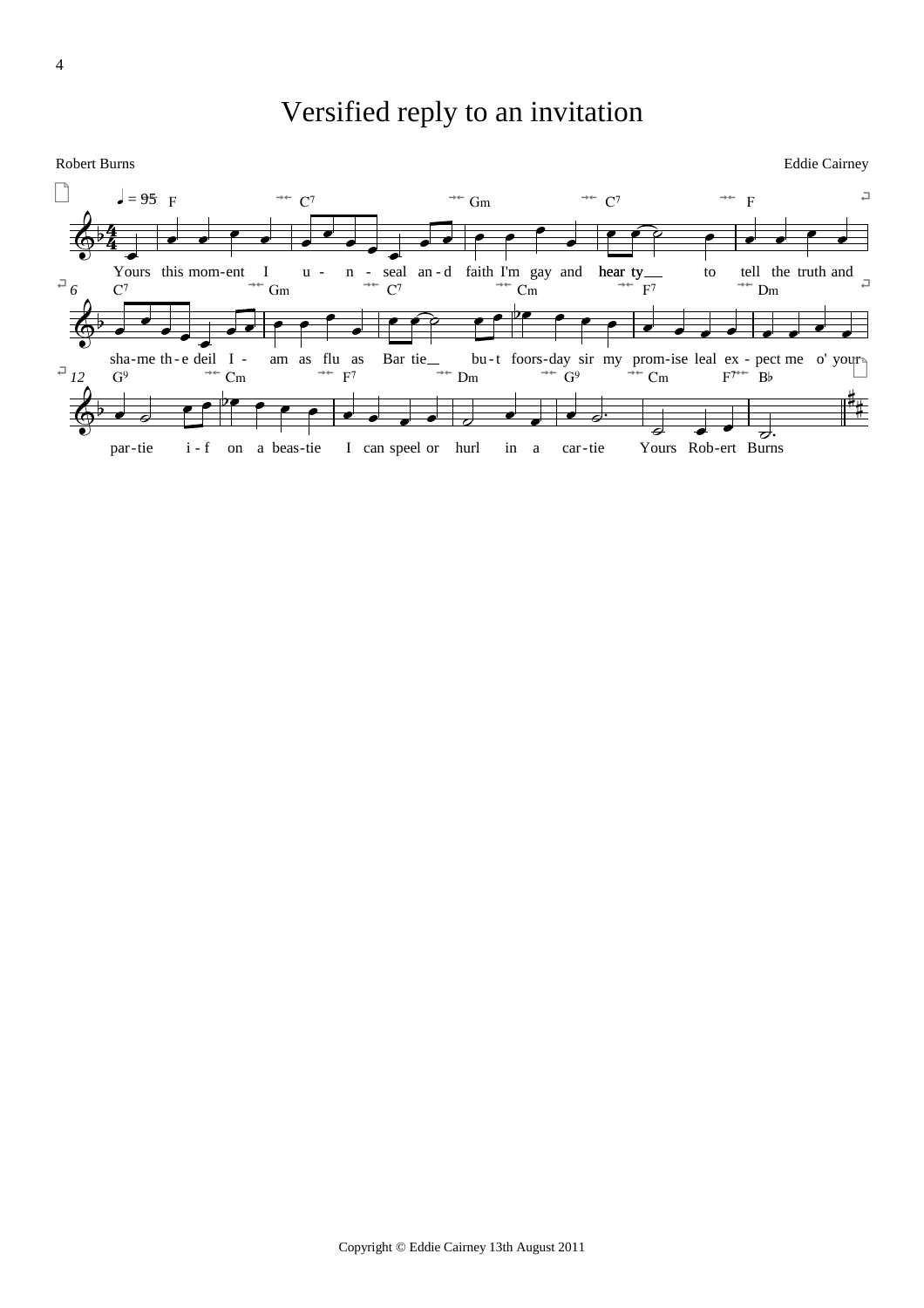# Will ye go to the Indies my Mary



### **Verse 2a**

I hae sworn by the Heavens to my Mary I hae sworn by the Heavens to be true And sae may the Heavens forget me When I forget my vow

### **Verse 2b**

O plight me your faith my Mary And plight me your lily white hand O plight me your faith my Mary Before I leave Scotia's strand

# **Verse 3a**

We hae plighted our troth my Mary In mutual affection to join And curst be the cause that shall part us The hour and the moment o' time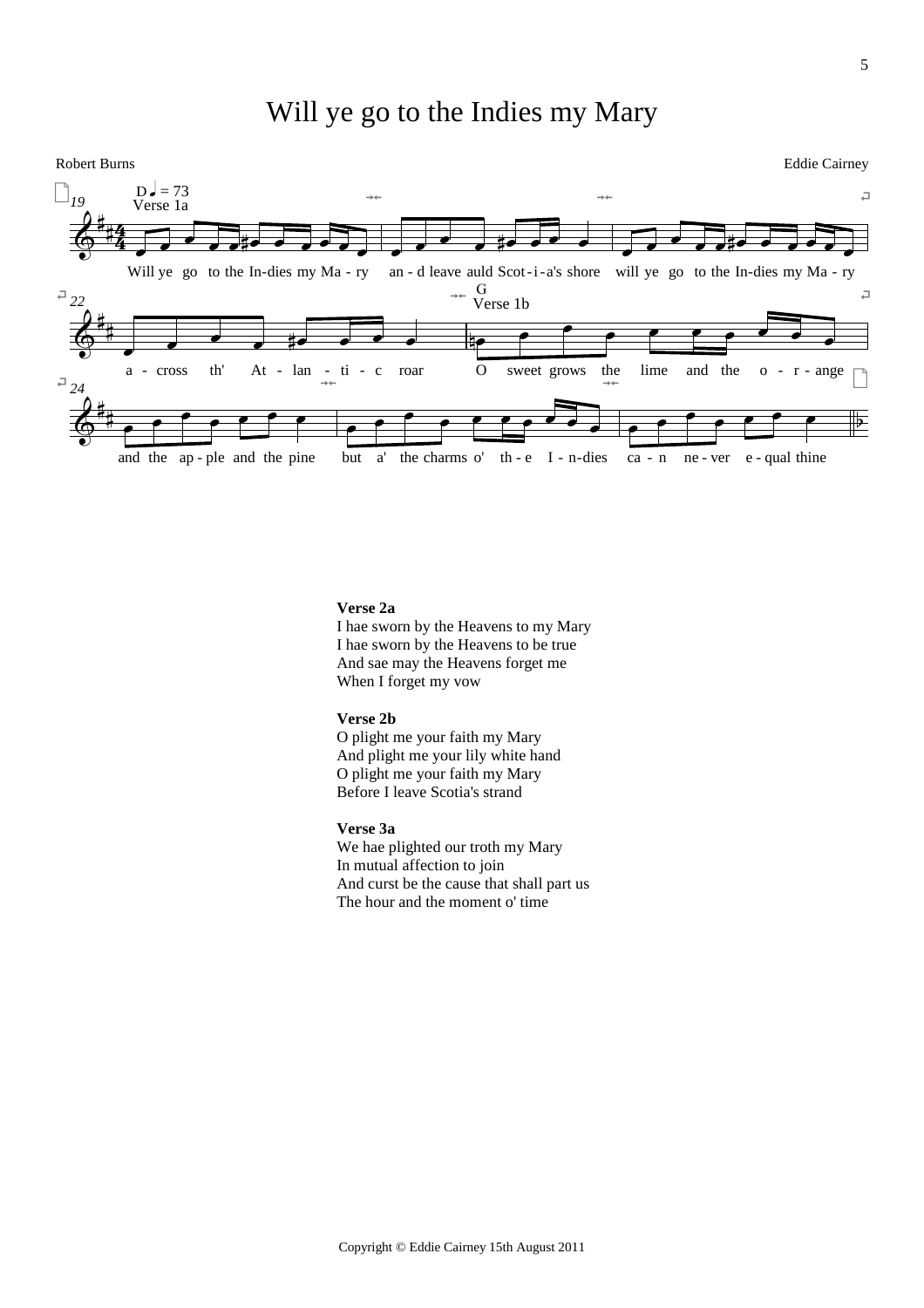# Epistle to a young friend





time and chance det - er - mine per - haps it may turn out a sang per - haps turn out a ser - mon Ye-'ll

**Verse 2**

Ye'll try the world soon my lad And Andrew dear believe me Ye'll find mankind an unco squad And muckle they may grieve ye For care and trouble set your thought Ev'n when your end's attained And a' your views may come to nought Where ev'ry nerve is strained

#### **Verse 3**

I'll no say men are villains a' The real harden'd wicked Wha hae nae check but human law Are to a few restricked But Och mankind are unco weak An' little to be trusted If self the wavering balance shake It's rarely right adjusted

#### **Verse 4**

Yet they wha fa' in fortune's strife Their fate we shouldna censure For still th' important end of life They equally may answer A man may hae an honest heart Tho' poortith hourly stare him A man may tak a neibor's part Yet hae nae cash to spare him

#### **Verse 5**

Aye free aff han' your story tell When wi' a bosom crony But still keep something to yoursel' Ye scarcely tell to ony Conceal yoursel' as weel's ye can Frae critical dissection But keek thro' ev'ry other man Wi' sharpen'd sly inspection

#### **Verse 6**

The sacred lowe o' weel plac'd love Luxuriantly indulge it But never tempt th' illicit rove Tho' naething should divulge it I waive the quantum o' the sin The hazard of concealing But Och it hardens a' within And petrifies the feeling

#### **Verse 7**

To catch dame Fortune's golden smile Assiduous wait upon her And gather gear by ev'ry wile That's justified by honour Not for to hide it in a hedge Nor for a train attendant But for the glorious privilege Of being independent

#### **Verse 8**

The fear o' hell's a hangman's whip To haud the wretch in order But where ye feel your honour grip Let that aye be your border Its slightest touches instant pause Debar a' side pretences And resolutely keep its laws Uncaring consequences

#### **Verse 9**

The great Creator to revere Must sure become the creature But still the preaching cant forbear And ev'n the rigid feature Yet ne'er with wits profane to range Be complaisance extended An atheist-laugh's a poor exchange For Deity offended

#### **Verse 10**

When ranting round in pleasure's ring Religion may be blinded Or if she gie a random sting It may be little minded But when on life we're tempest driv'n A conscience but a canker A correspondence fix'd wi' Heav'n Is sure a noble anchor

### **Verse 11**

Adieu dear amiable youth Your heart can ne'er be wanting May prudence fortitude and truth Erect your brow undaunting In ploughman phrase God send you speed Still daily to grow wiser And may ye better reck the rede Then ever did th' adviser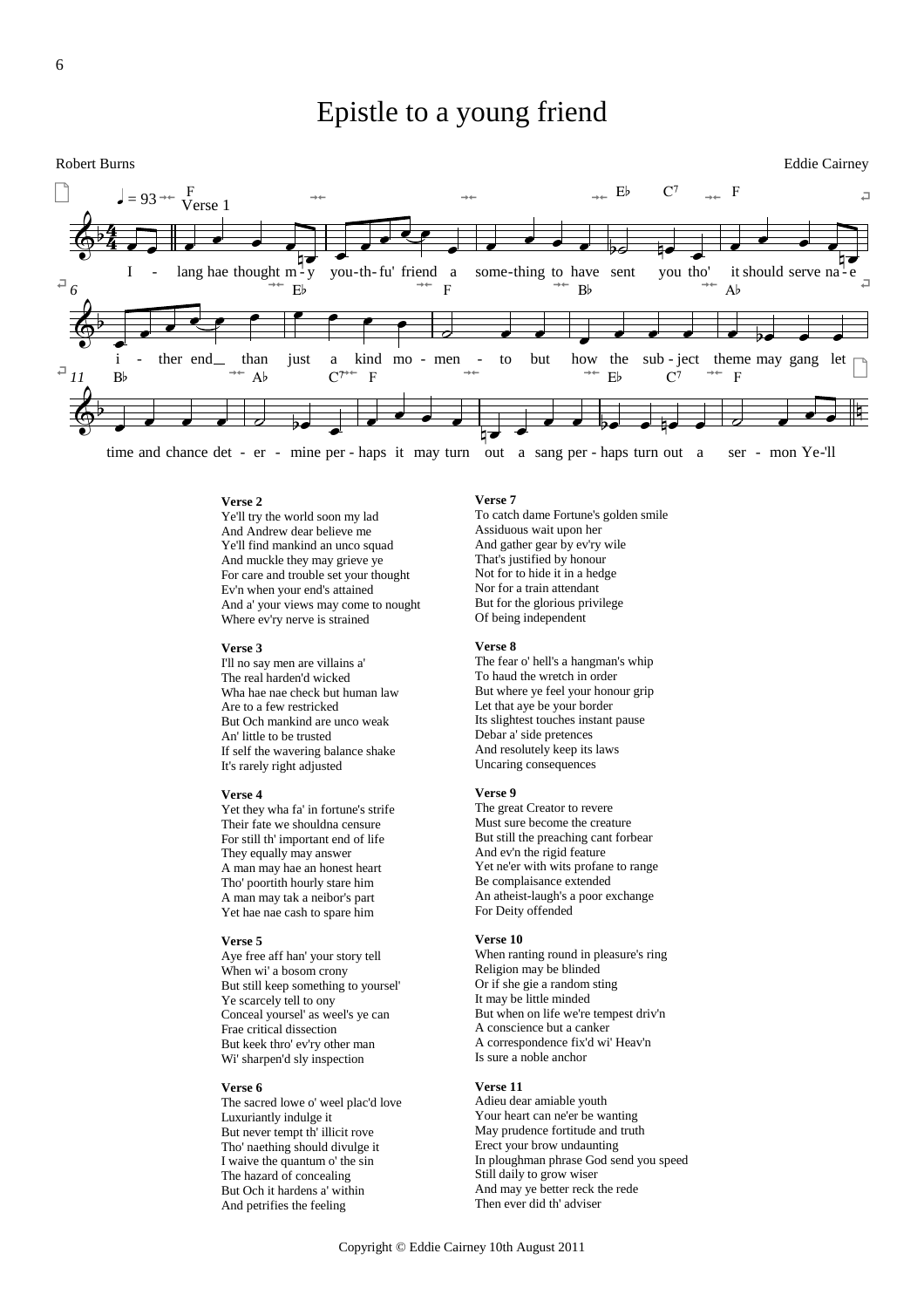# A Dream



#### **Verse 2**

I see ye're complimented thrang By mony a lord an' lady God save the King 's a cuckoo sang That's unco easy said aye The poets too a venal gang Wi' rhymes weel turn'd an' ready Wad gar you trow ye ne'er do wrang But aye unerring steady On sic a day

#### **Verse 3**

For me before a monarch's face Ev'n there I winna flatter For neither pension post nor place Am I your humble debtor So nae reflection on your Grace Your Kingship to bespatter There's mony waur been o' the race And aiblins ane been better Than you this day

#### **Verse 4**

'Tis very true my sovereign King My skill may weel be doubted But facts are chiels that winna ding An' downa be disputed Your royal nest beneath your wing Is e'en right reft and clouted And now the third part o' the string An' less will gang aboot it Than did ae day

#### **Verse 5**

Far be't frae me that I aspire To blame your legislation Or say ye wisdom want or fire To rule this mighty nation But faith I muckle doubt my sire Ye've trusted ministration To chaps wha in barn or byre Wad better fill'd their station Than courts yon day

#### **Verse 6**

And now ye've gien auld Britain peace Her broken shins to plaister Your sair taxation does her fleece Till she has scarce a tester For me thank God my life's a lease Nae bargain wearin' faster Or faith I fear that wi' the geese I shortly boost to pasture I' the craft some day

#### **Verse 7**

I'm no mistrusting Willie Pitt When taxes he enlarges An' Will's a true guid fallow's get A name not envy spairges That he intends to pay your debt An' lessen a' your charges But God sake let nae saving fit Abridge your bonie barges An'boats this day

### **Verse 8**

Adieu my Liege may freedom geck Beneath your high protection An' may ye rax Corruption's neck And gie her for dissection But since I'm here I'll no neglect In loyal true affection To pay your Queen wi' due respect May fealty an' subjection This great birthday

#### **Verse 9**

Hail Majesty most Excellent While nobles strive to please ye Will ye accept a compliment A simple poet gies ye Thae bonie bairntime Heav'n has lent Still higher may they heeze ye In bliss till fate some day is sent For ever to release ye Frae care that day

#### **Verse 10**

For you young Potentate o'Wales I tell your highness fairly Down Pleasure's stream wi' swelling sails I'm tauld ye're driving rarely But some day ye may gnaw your nails An' curse your folly sairly That e'er ye brak Diana's pales Or rattl'd dice wi' Charlie By night or day

# **Verse 11**

Yet aft a ragged cowt's been known To mak a noble aiver So ye may doucely fill the throne For a'their clash ma laver There him at Agincourt wha shone Few better were or braver And yet wi' funny queer Sir John He was an unco shaver For mony a day

#### **Verse 12**

For you right rev'rend Osnaburg Nane sets the lawn-sleeve sweeter Altho' a ribbon at your lug Wad been a dress completer As ye disown yon paughty dog That bears the keys of Peter Then swith an' get a wife to hug Or trowth ye'll stain the mitre Some luckless day

#### **Verse 13**

Young royal Tarry reeks I learn Ye've lately come athwart her A glorious galley stem and stern Weel rigg'd for Venus' barter But first hang out that she'll discern Your hymeneal charter Then heave aboard your grapple airn An' large upon her quarter Come full that day

#### **Verse 14**

Ye lastly bonie blossoms a' Ye royal lasses dainty Heav'n mak you guid as well as braw An' gie you lads a lenty But sneer na British boys awa For kings are unco scant aye An' German gentles are but sma' They're better just than want aye On ony day

#### **Verse 15**

Gad bless you a' consider now Ye're unco muckle dautit But ere the course o' life be through It may be bitter sautit An' I hae seen their coggie fou That yet hae tarrow't at it But or the day was done I trow The laggen they hae clautit Fu' clean that day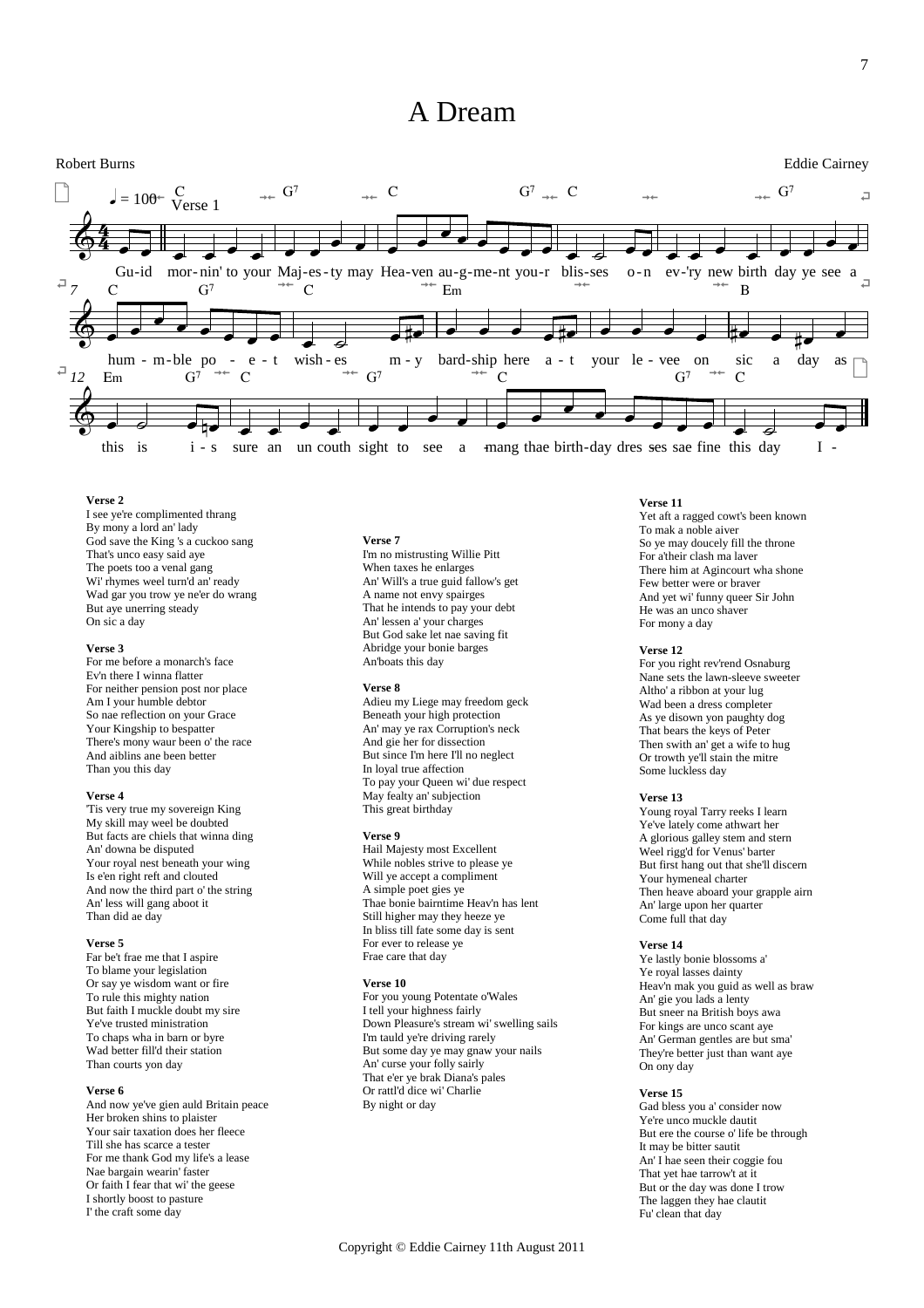# A Dedication Fragment

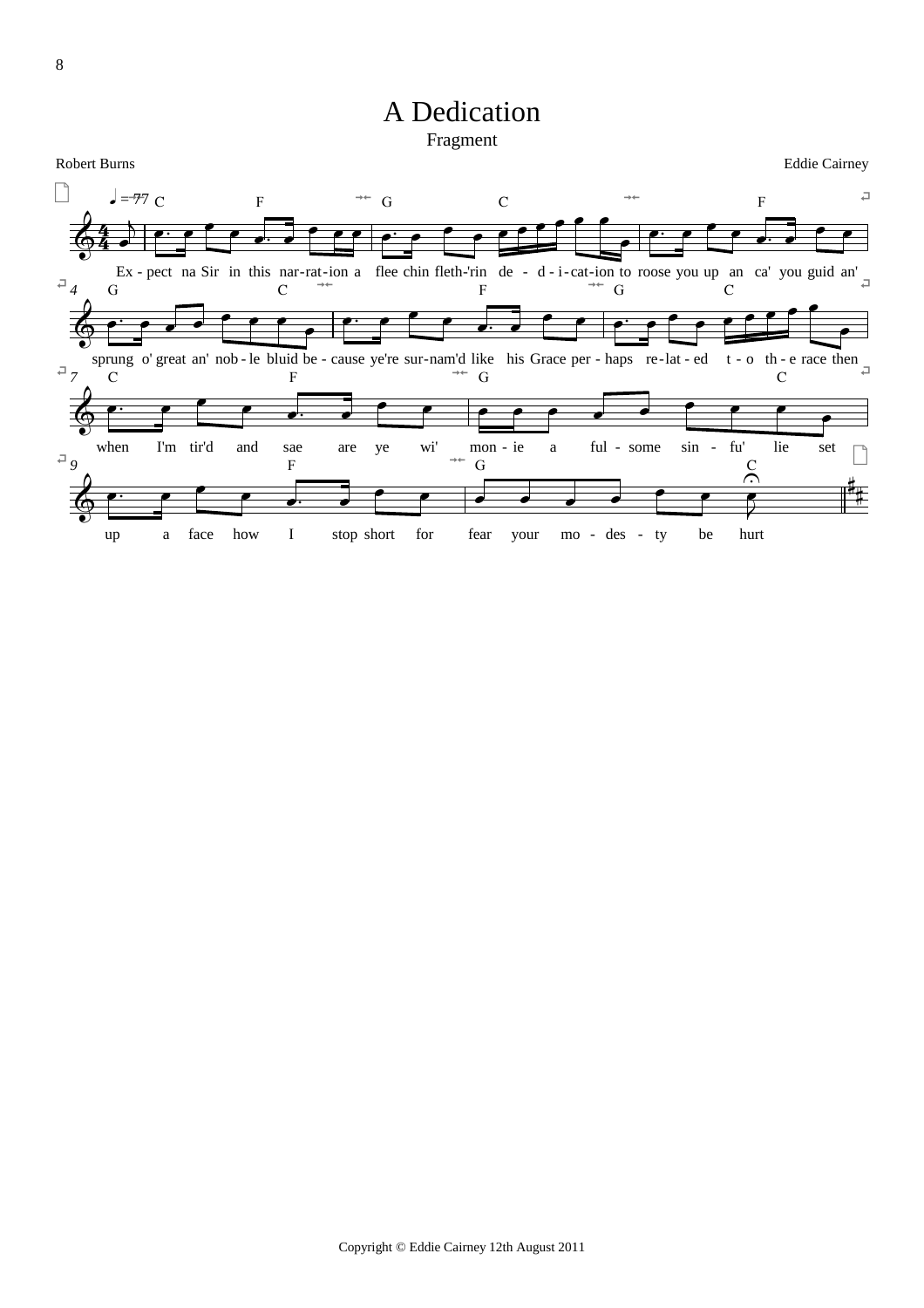# To Dr Mackenzie, Mauchline

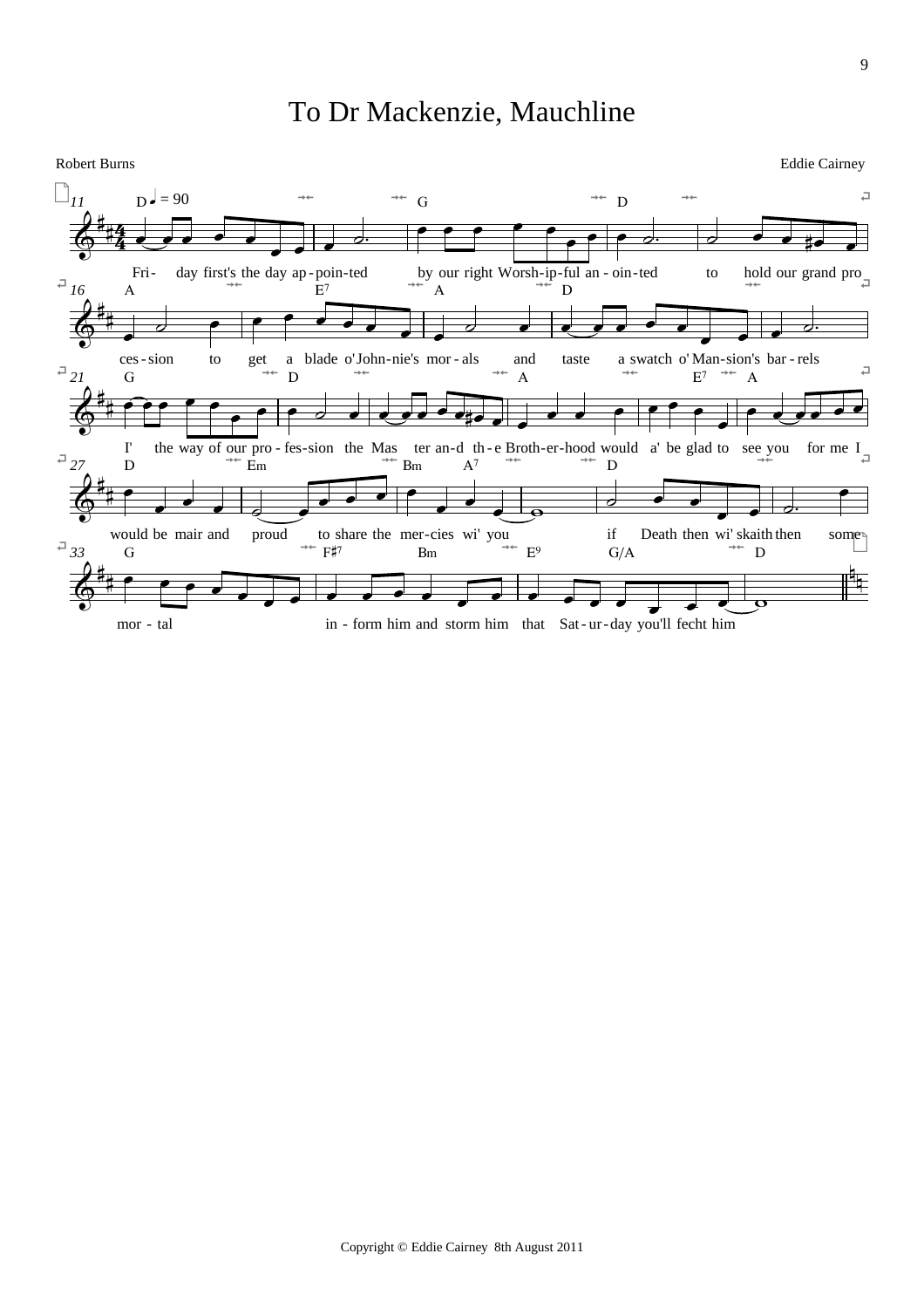# The farewell to the brethren



# **Verse 2**

Oft have I met your social band And spent the cheerful festive night Oft honour'd with supreme command Presided o'er the sons of light And by that hieroglyphic bright Which none but Craftsmen ever saw Strong Mem'ry on my heart shall write Those happy scenes when far awa

### **Verse 3**

May Freedom Harmony and Love Unite you in the grand Design Beneath th' Omniscient Eye above The glorious Architect Divine That you may keep th' unerring line Still rising by the plummet's law Till Order bright completely shine Shall be my pray'r when far awa

### **Verse 4**

And you farewell whose merits claim Justly that highest badge to wear Heav'n bless your honour'd noble name To Masonry and Scotia dear A last request permit me here When yearly ye assemble a' One round I ask it with a tear To him the Bard that's far awa

10